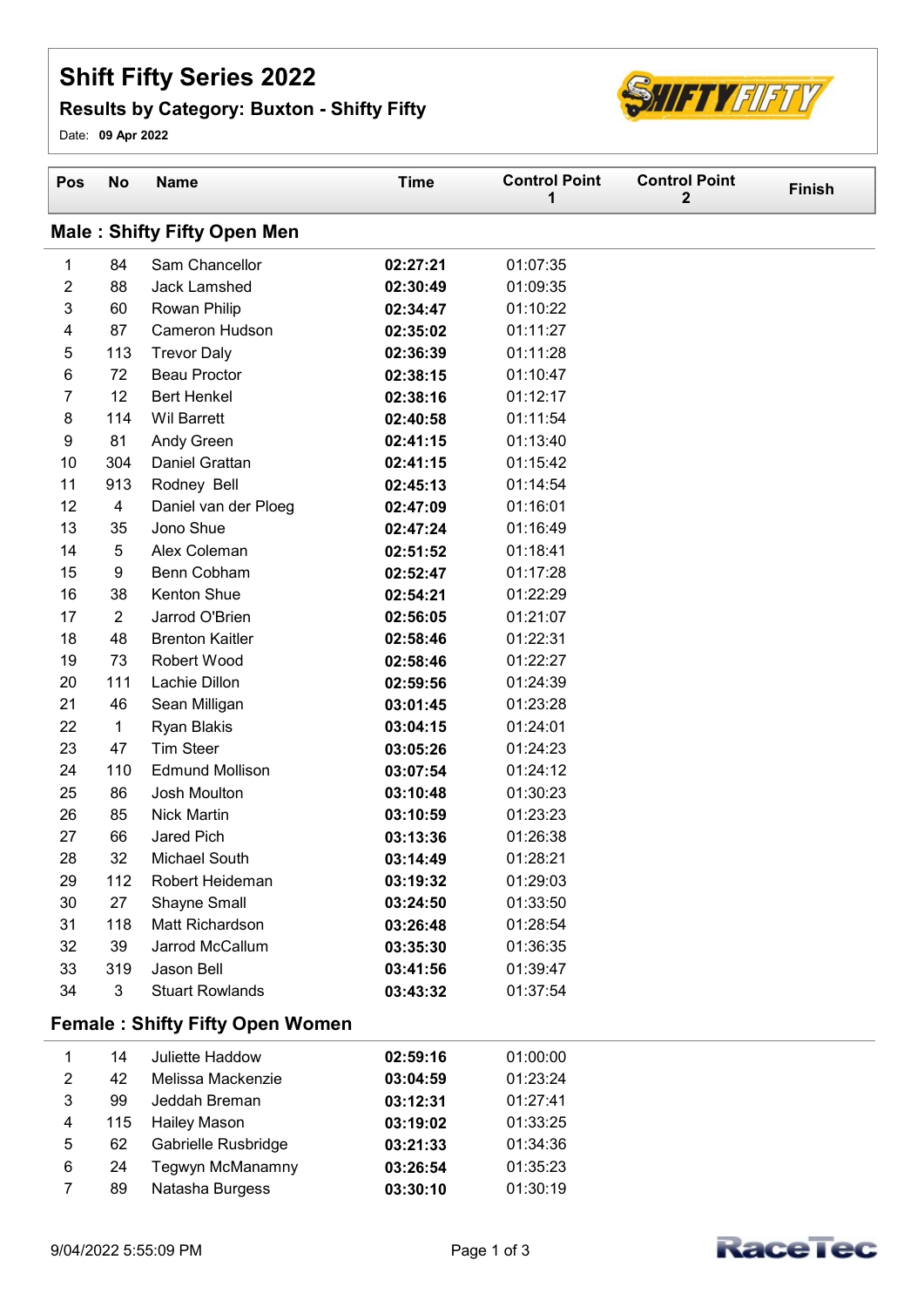| Pos                                        | No  | <b>Name</b>                     | <b>Time</b> | <b>Control Point</b><br>1 | <b>Control Point</b><br>2 | <b>Finish</b> |  |
|--------------------------------------------|-----|---------------------------------|-------------|---------------------------|---------------------------|---------------|--|
| 8                                          | 90  | <b>Amber Saric-Skewes</b>       | 04:05:41    | 01:44:23                  |                           |               |  |
|                                            |     | Male: Shifty Fifty 40-49yrs Men |             |                           |                           |               |  |
| 1                                          | 100 | <b>Murray Spink</b>             | 02:23:42    | 01:06:01                  |                           |               |  |
| $\overline{2}$                             | 119 | Rohin Adams                     | 02:28:30    | 01:09:13                  |                           |               |  |
| 3                                          | 29  | Scott Needham                   | 02:28:34    | 01:10:20                  |                           |               |  |
| 4                                          | 915 | Paul Redenbach                  | 02:30:43    | 01:09:11                  |                           |               |  |
| 5                                          | 50  | James Taylor                    | 02:32:49    | 01:09:38                  |                           |               |  |
| 6                                          | 65  | Domenic Gatto                   | 02:33:44    | 01:10:22                  |                           |               |  |
| 7                                          | 91  | Adam Conquest                   | 02:36:21    | 01:11:18                  |                           |               |  |
| 8                                          | 217 | Simon Bishop                    | 02:37:41    | 01:12:02                  |                           |               |  |
| 9                                          | 92  | Adam Rozsa                      | 02:46:14    | 01:16:19                  |                           |               |  |
| 10                                         | 68  | Jeff Garmany                    | 02:47:30    | 01:16:34                  |                           |               |  |
| 11                                         | 75  | Daniel Quin                     | 02:48:12    | 01:19:36                  |                           |               |  |
| 12                                         | 67  | David Chapman                   | 02:49:20    | 01:17:42                  |                           |               |  |
| 13                                         | 15  | <b>Ricky Thackray</b>           | 02:50:34    | 01:18:45                  |                           |               |  |
| 14                                         | 21  | <b>Clinton Dann</b>             | 02:55:44    | 01:20:18                  |                           |               |  |
| 15                                         | 6   | Alastair Feltham                | 02:56:52    | 01:18:56                  |                           |               |  |
| 16                                         | 63  | Jeremy Round                    | 02:57:38    | 01:18:35                  |                           |               |  |
| 17                                         | 45  | Cameron Frost                   | 02:57:39    | 01:20:23                  |                           |               |  |
| 18                                         | 101 | Jarratt Morgan                  | 03:02:02    | 01:20:13                  |                           |               |  |
| 19                                         | 64  | Stephen Hackett                 | 03:02:03    | 01:23:04                  |                           |               |  |
| 20                                         | 19  | Chris O Donnell                 | 03:04:29    | 01:25:44                  |                           |               |  |
| 21                                         | 69  | <b>Matthew Bennett</b>          | 03:06:32    | 01:26:11                  |                           |               |  |
| 22                                         | 74  | Dwain Cox                       | 03:17:45    | 01:29:42                  |                           |               |  |
| 23                                         | 44  | <b>Bob Muxlow</b>               | 03:20:08    | 01:29:18                  |                           |               |  |
| 24                                         | 11  | <b>Gerard Fauvrelle</b>         | 03:24:55    | 01:30:36                  |                           |               |  |
| 25                                         | 116 | Simon Cusinato                  | 03:25:35    | 01:28:21                  |                           |               |  |
| 26                                         | 43  | David Weisheit                  | 03:26:27    | 01:31:49                  |                           |               |  |
| 27                                         | 55  | Alex Lachowicz                  | 03:32:48    | 01:35:18                  |                           |               |  |
| 28                                         | 103 | Joel Geysen                     | 03:35:12    | 01:34:32                  |                           |               |  |
| 29                                         | 10  | James Schafer                   | 03:35:13    | 01:37:29                  |                           |               |  |
| 30                                         | 513 | <b>Hamish Molloy</b>            | 03:37:01    | 01:42:41                  |                           |               |  |
| 31                                         | 51  | Paul Cross                      | 03:58:31    | 01:46:29                  |                           |               |  |
| 32                                         | 30  | Ash Butler                      | 04:11:38    | 01:51:53                  |                           |               |  |
| 33                                         | 18  | Shane Middleton                 | 04:26:08    | 02:02:47                  |                           |               |  |
| 34                                         | 26  | lain Murray                     | 04:34:41    | 02:02:48                  |                           |               |  |
| 35                                         | 17  | David Marshall                  | 05:00:13    | 02:02:46                  |                           |               |  |
| <b>Female: Shifty Fifty 40-49yrs Women</b> |     |                                 |             |                           |                           |               |  |
| 1                                          | 82  | Kathryn Morland                 | 03:45:03    | 01:40:48                  |                           |               |  |
| $\overline{2}$                             | 912 | Simone Gaudion                  | 04:01:31    | 01:50:00                  |                           |               |  |
| 3                                          | 104 | Martyn Taylor                   | 04:38:25    | 02:08:33                  |                           |               |  |
|                                            |     | Male: Shifty Fifty 50yrs+ Men   |             |                           |                           |               |  |
| 1                                          | 36  | Cameron Shakespeare             | 02:47:54    | 01:17:52                  |                           |               |  |
| $\overline{2}$                             | 58  | Nick Grosso                     | 02:47:54    | 01:17:06                  |                           |               |  |
| 3                                          | 308 | Craig Jones                     | 02:51:03    | 01:16:03                  |                           |               |  |
| 4                                          | 106 | Sean Kierce                     | 02:55:27    | 01:21:08                  |                           |               |  |
| 5                                          | 83  | <b>MATTHEW MCGILL</b>           | 02:57:57    | 01:19:56                  |                           |               |  |
|                                            |     |                                 |             |                           |                           |               |  |

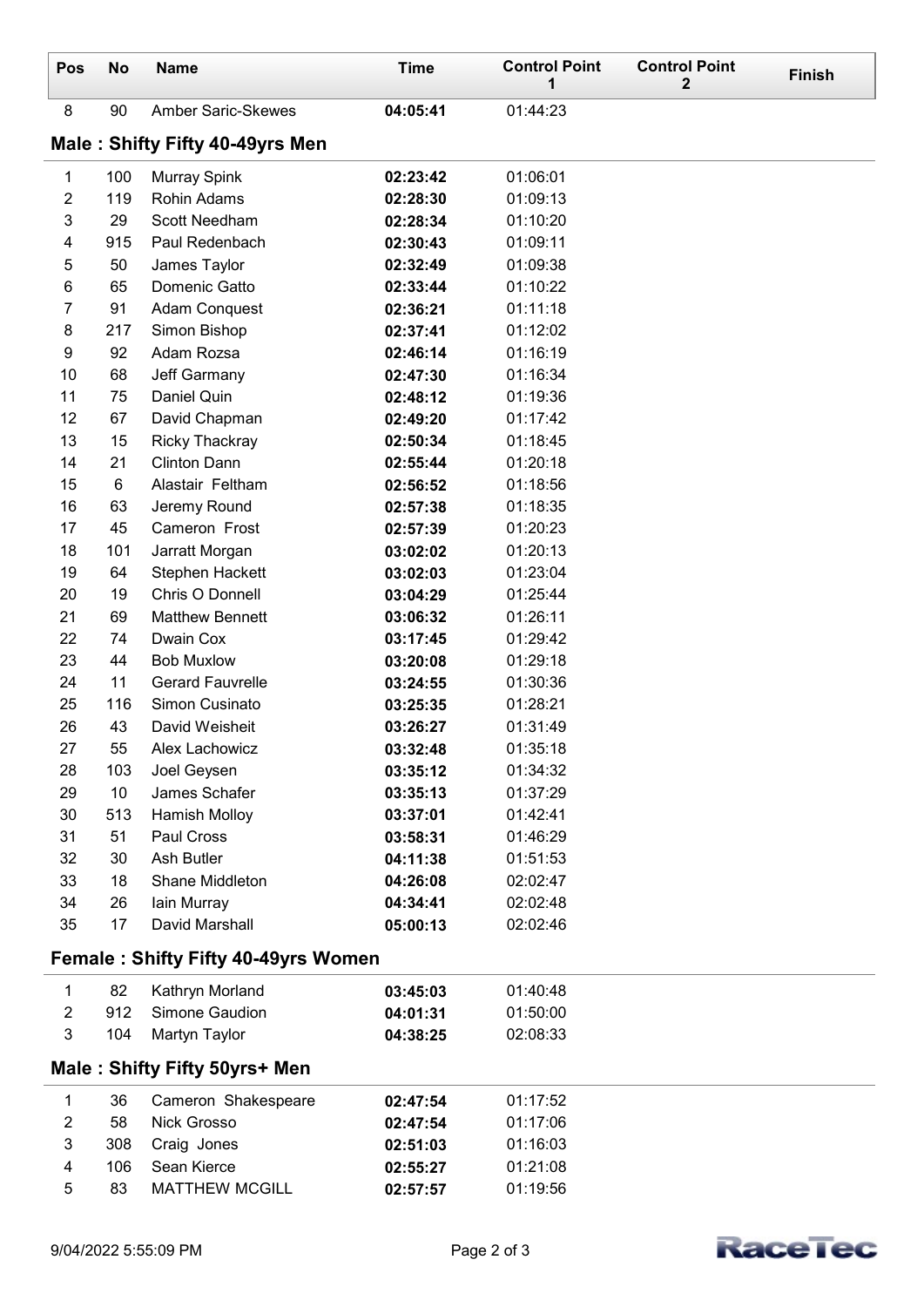| $\mathbf{2}$<br>1<br>6<br>01:21:34<br>25<br>Mat Janes<br>02:58:15<br>$\overline{7}$<br>107<br>Alex Marchese<br>01:23:07<br>03:04:47<br>$\bf 8$<br>108<br>Nick Kelly<br>01:27:30<br>03:08:16<br>905<br>$\boldsymbol{9}$<br>Stefano Romiti<br>03:09:32<br>01:27:45<br>10<br>31<br>Jamie Howe<br>01:28:21<br>03:10:16<br>11<br>509<br>Sam Garretto<br>01:25:47<br>03:17:01 |  |  |  |  |  |  |  |  |
|-------------------------------------------------------------------------------------------------------------------------------------------------------------------------------------------------------------------------------------------------------------------------------------------------------------------------------------------------------------------------|--|--|--|--|--|--|--|--|
|                                                                                                                                                                                                                                                                                                                                                                         |  |  |  |  |  |  |  |  |
|                                                                                                                                                                                                                                                                                                                                                                         |  |  |  |  |  |  |  |  |
|                                                                                                                                                                                                                                                                                                                                                                         |  |  |  |  |  |  |  |  |
|                                                                                                                                                                                                                                                                                                                                                                         |  |  |  |  |  |  |  |  |
|                                                                                                                                                                                                                                                                                                                                                                         |  |  |  |  |  |  |  |  |
|                                                                                                                                                                                                                                                                                                                                                                         |  |  |  |  |  |  |  |  |
|                                                                                                                                                                                                                                                                                                                                                                         |  |  |  |  |  |  |  |  |
| Nic Skewes<br>12<br>94<br>01:26:13<br>03:20:07                                                                                                                                                                                                                                                                                                                          |  |  |  |  |  |  |  |  |
| 13<br>77<br>Jason Johnson<br>01:34:10<br>03:21:46                                                                                                                                                                                                                                                                                                                       |  |  |  |  |  |  |  |  |
| 14<br>307<br>Daniel Field<br>01:29:49<br>03:29:25                                                                                                                                                                                                                                                                                                                       |  |  |  |  |  |  |  |  |
| 15<br>23<br><b>Tyron Crofts</b><br>01:37:25<br>03:33:20                                                                                                                                                                                                                                                                                                                 |  |  |  |  |  |  |  |  |
| 16<br>79<br><b>Bill Vandendool</b><br>03:39:58<br>01:40:11                                                                                                                                                                                                                                                                                                              |  |  |  |  |  |  |  |  |
| 17<br>34<br>Stephen Wilkin<br>03:40:12<br>01:43:42                                                                                                                                                                                                                                                                                                                      |  |  |  |  |  |  |  |  |
| 18<br>37<br><b>Andrew Dixon</b><br>03:49:43<br>01:40:24                                                                                                                                                                                                                                                                                                                 |  |  |  |  |  |  |  |  |
| 19<br>70<br>Kees Vanderlaan<br>01:49:52<br>03:51:49                                                                                                                                                                                                                                                                                                                     |  |  |  |  |  |  |  |  |
| 20<br>78<br><b>Bruce Newton</b><br>01:49:52<br>03:57:58                                                                                                                                                                                                                                                                                                                 |  |  |  |  |  |  |  |  |
| 21<br>56<br>Eugene Lachowicz<br>01:48:00<br>04:01:22                                                                                                                                                                                                                                                                                                                    |  |  |  |  |  |  |  |  |
| 22<br>71<br><b>Trevor Poole</b><br>01:38:36<br>04:09:08                                                                                                                                                                                                                                                                                                                 |  |  |  |  |  |  |  |  |
| 23<br>8<br>Paul Leissner<br>01:49:17<br>04:21:31                                                                                                                                                                                                                                                                                                                        |  |  |  |  |  |  |  |  |
| 24<br>28<br>Paul Chase<br>04:34:34<br>02:01:32                                                                                                                                                                                                                                                                                                                          |  |  |  |  |  |  |  |  |
| 61<br>25<br>Jeff Fenech<br>02:00:02<br>04:35:23                                                                                                                                                                                                                                                                                                                         |  |  |  |  |  |  |  |  |
| Female: Shifty Fifty 50yrs+ Women                                                                                                                                                                                                                                                                                                                                       |  |  |  |  |  |  |  |  |
| 1<br>20<br>01:36:49<br>Carolyn Jackson<br>03:27:37                                                                                                                                                                                                                                                                                                                      |  |  |  |  |  |  |  |  |
| $\overline{2}$<br>80<br><b>Becky Herridge</b><br>01:37:39<br>03:35:06                                                                                                                                                                                                                                                                                                   |  |  |  |  |  |  |  |  |
| <b>Male: Shifty Fifty E-BIKE Men</b>                                                                                                                                                                                                                                                                                                                                    |  |  |  |  |  |  |  |  |
| 1<br>306<br><b>Nathan Stott</b><br>02:17:40<br>01:00:00                                                                                                                                                                                                                                                                                                                 |  |  |  |  |  |  |  |  |
| <b>Female: Shifty Fifty Junior Girls</b>                                                                                                                                                                                                                                                                                                                                |  |  |  |  |  |  |  |  |
| 53<br>1<br>Ruby Taylor<br>03:08:16<br>01:27:20                                                                                                                                                                                                                                                                                                                          |  |  |  |  |  |  |  |  |
| 2<br>97<br>Odette Rozsa<br>03:40:43<br>01:39:21                                                                                                                                                                                                                                                                                                                         |  |  |  |  |  |  |  |  |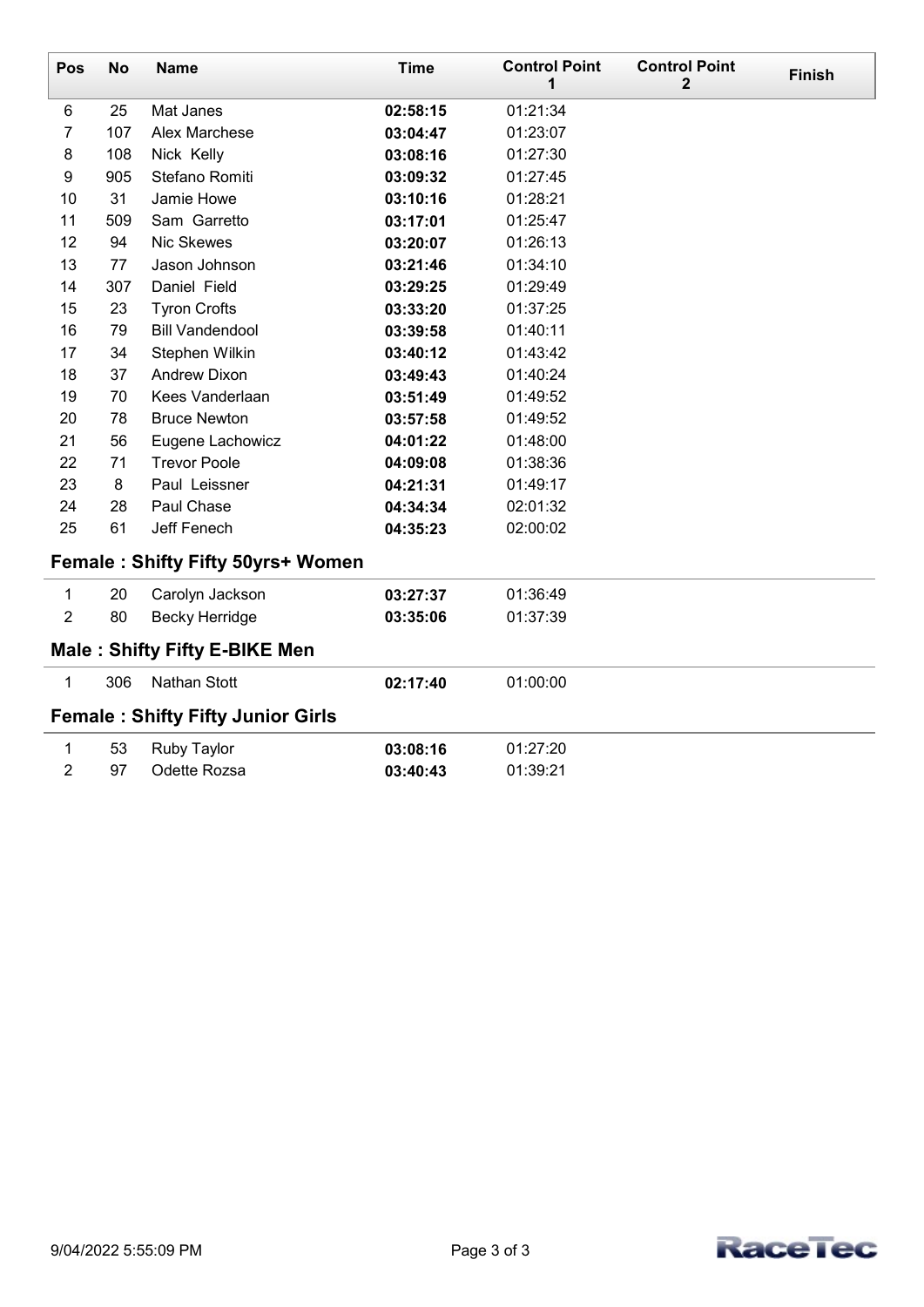## Shift Fifty Series 2022

## Results by Category: Buxton - Shifty Shorty



Date: 09 Apr 2022

| Pos                                       | <b>No</b> | <b>Name</b>                             | <b>Time</b> | <b>Control Point</b><br>1 | <b>Control Point</b><br>$\mathbf{2}$ | Finish |  |
|-------------------------------------------|-----------|-----------------------------------------|-------------|---------------------------|--------------------------------------|--------|--|
|                                           |           | <b>Male: Shifty Shorty Open Men</b>     |             |                           |                                      |        |  |
| 1                                         | 229       | Justin Vollerup                         | 01:19:31    |                           |                                      |        |  |
| $\overline{2}$                            | 510       | Matt de Freitas                         | 01:20:49    |                           |                                      |        |  |
| 3                                         | 222       | Darrin Pritchard                        | 01:22:24    |                           |                                      |        |  |
| 4                                         | 914       | Marc Kirby                              | 01:22:29    |                           |                                      |        |  |
| 5                                         | 212       | <b>Christian Lloyd</b>                  | 01:23:24    |                           |                                      |        |  |
| 6                                         | 202       | <b>Kush Patel</b>                       | 01:24:13    |                           |                                      |        |  |
| 7                                         | 512       | <b>Mark Geary</b>                       | 01:31:08    |                           |                                      |        |  |
| 8                                         | 507       | <b>Kristian Burrows</b>                 | 01:31:23    |                           |                                      |        |  |
| 9                                         | 232       | Joshua Franzi                           | 01:32:39    |                           |                                      |        |  |
| 10                                        | 305       | Glenn O'Brien                           | 01:32:39    |                           |                                      |        |  |
| 11                                        | 225       | Jonathan Cramb                          | 01:33:03    |                           |                                      |        |  |
| 12                                        | 109       | Paul Oman                               | 01:35:13    |                           |                                      |        |  |
| 13                                        | 105       | <b>Steve Monk</b>                       | 01:36:20    |                           |                                      |        |  |
| 14                                        | 226       | Peter Nichols                           | 01:40:34    | 01:43:43                  |                                      |        |  |
| 15                                        | 209       | <b>Brad Wilson</b>                      | 01:42:40    |                           |                                      |        |  |
| 16                                        | 221       | <b>Ben Trotter</b>                      | 01:49:03    |                           |                                      |        |  |
| 17                                        | 218       | Jason Gaffee                            | 01:50:57    |                           |                                      |        |  |
| 18                                        | 918       | Craig Shamaham                          | 01:51:18    |                           |                                      |        |  |
| 19                                        | 208       | Michael Gibson                          | 01:52:23    |                           |                                      |        |  |
| 20                                        | 227       | John Watkins                            | 01:54:04    |                           |                                      |        |  |
| 21                                        | 210       | Joel Houeix-Anderson                    | 01:55:32    |                           |                                      |        |  |
| 22                                        | 203       | Cedric Berge                            | 01:58:16    |                           |                                      |        |  |
| 23                                        | 220       | Ashleigh Robbins                        | 02:00:08    |                           |                                      |        |  |
| 24                                        | 916       | Peter Defazio                           | 02:00:12    |                           |                                      |        |  |
| 25                                        | 207       | Tim Johns                               | 02:00:13    |                           |                                      |        |  |
| 26                                        | 211       | Damien Watson                           | 02:13:05    |                           |                                      |        |  |
| 27                                        | 206       | John Lucas                              | 02:26:17    |                           |                                      |        |  |
| 28                                        | 205       | Connor Yonezawa                         | 02:28:21    |                           |                                      |        |  |
| 29                                        | 200       | Nathan Smeaton                          | 02:32:18    |                           |                                      |        |  |
| 30                                        | 228       | dennis craig                            | 03:24:54    |                           |                                      |        |  |
|                                           |           | <b>Female: Shifty Shorty Open Women</b> |             |                           |                                      |        |  |
| 1                                         | 231       | <b>Berit Barton</b>                     | 01:38:43    |                           |                                      |        |  |
| $\overline{2}$                            | 233       | Lisa Walshe                             | 01:47:23    |                           |                                      |        |  |
| 3                                         | 230       | Lori Lowe                               | 03:00:28    |                           |                                      |        |  |
| <b>Male: Shifty Shorty Under 15 Men</b>   |           |                                         |             |                           |                                      |        |  |
| 1                                         | 215       | Mark Taylor                             | 02:57:52    |                           |                                      |        |  |
| <b>Male: Shifty Shorty E-BIKE Men</b>     |           |                                         |             |                           |                                      |        |  |
| 1                                         | 511       | Kevin Dahlberg                          | 01:10:19    |                           |                                      |        |  |
| $\overline{2}$                            | 223       | Anthony Uren                            | 01:17:14    |                           |                                      |        |  |
| <b>Female: Shifty Shorty E-BIKE Women</b> |           |                                         |             |                           |                                      |        |  |